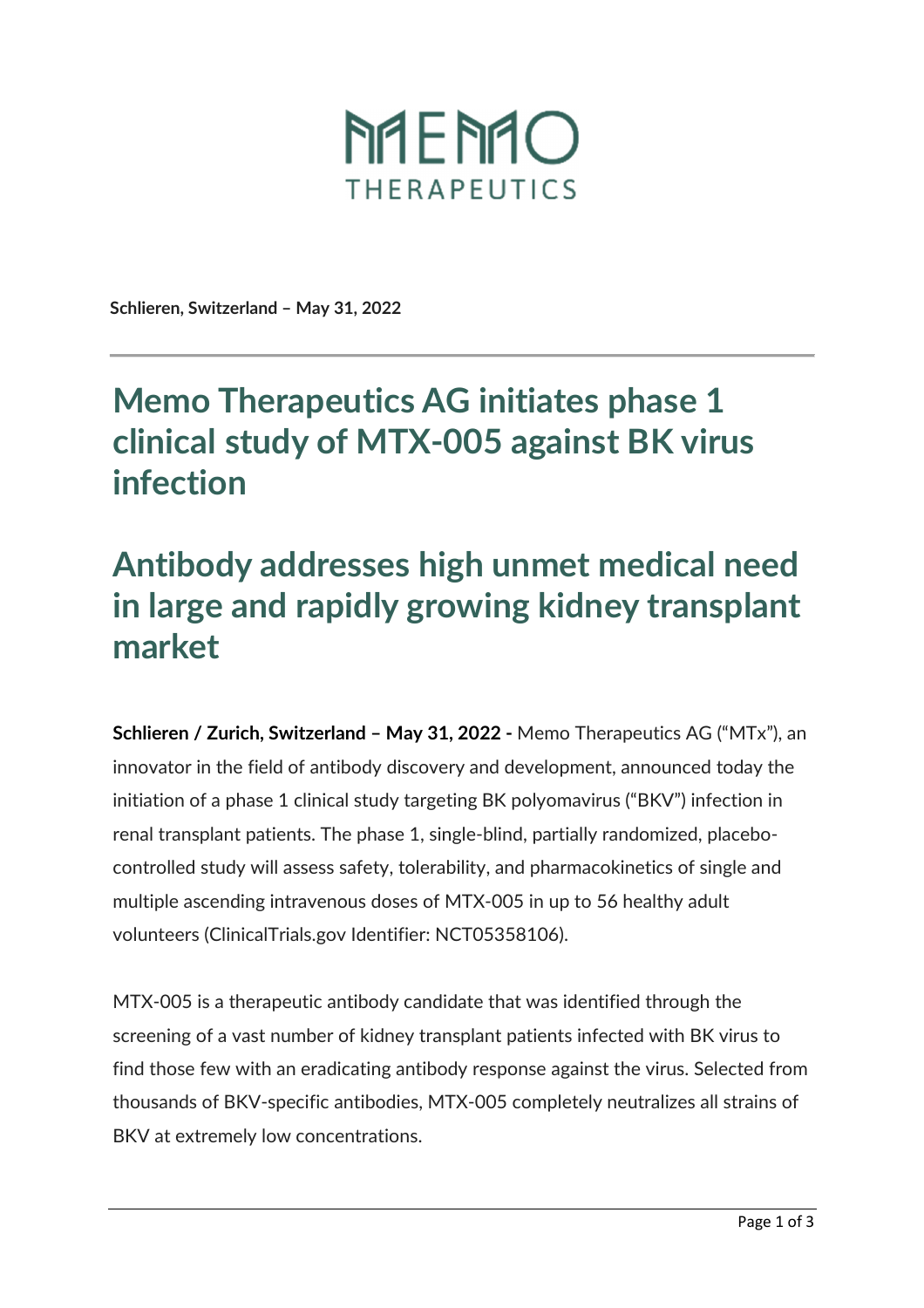BKV infection poses a significant threat in kidney transplantation. Normally dormant, the immunosuppression needed for transplant survival can trigger reactivation of BKV in 40 to 50% of kidney transplant recipients. Up to 10% of these cases can progress to BKV associated nephropathy, which poses a serious threat to the transplant. There is currently no disease modifying therapy available except for the lowering of immunosuppression. However, this significantly increases the risk of a graft rejection reaction, leading to impaired functionality and longevity, or graft failure.

"With 50,000 kidney transplant procedures carried out in the US and Europe alone, MTX-005 addresses a large and rapidly growing market, with an estimated size well beyond USD 1 billion," said Dr. Karsten Fischer, Chief Executive Officer of Memo Therapeutics AG. "We look forward to reporting phase 1 clinical data for our bestand potentially first-in-class antibody in the first half of 2023."

"MTX-005 could be a game-changer for patients who are currently seriously underserved. The antibody possesses a 100x more potent neutralization capacity than benchmark antibodies and we are encouraged by the feedback by key opinion leaders, which has been overwhelmingly positive," said Dr. Jürgen Beck, Chief Medical Officer of Memo Therapeutics AG.

## **About Memo Therapeutics AG**

Memo Therapeutics AG is an innovator in the field of antibody discovery and immune repertoire analysis. The company's antibody discovery platform uses robust, simple and fast microfluidic single-cell molecular cloning and screening technologies to enable antibody repertoire mining and antibody discovery at unprecedented speed, efficiency and sensitivity.